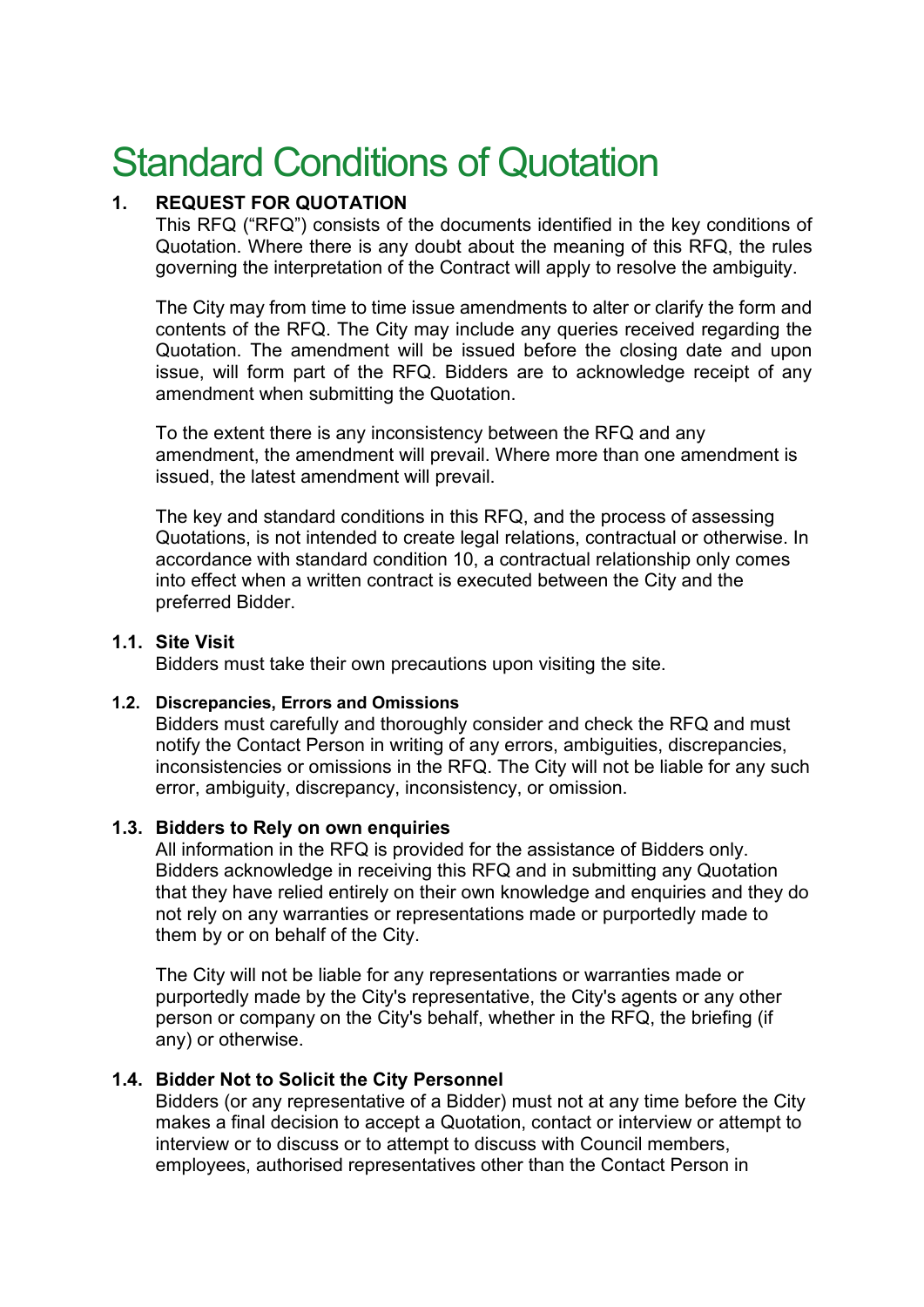accordance with the RFQ, any matter about the RFQ or any other RFQ submitted in response to the RFQ. The City reserves the right to reject any Quotation submitted by a Bidder which contravenes this condition.

For clarity, a representative of a Bidder, for the purpose of this condition, includes a person or other legal entity who acts at the request of a Bidder or its agent. Also, this condition does not prevent ordinary business or other contact arising from or pertaining to the City functions (so long as that contact is not used to interview or attempt to interview or to discuss or to attempt discussion on any matter relating the RFQ).

## **2. COMPLETION OF QUOTATION**

Unless indicated otherwise in the RFQ, a Bidder must complete all parts of the Quotation forms and submit an offer to carry out the work or provide the goods in accordance with the RFQ. The City may reject any Quotation that does not provide all the required information.

## **3. EXTENSION OF TIME**

The City may, at its absolute discretion, extend the closing date for the submission of Quotations. Bidders may also request the City to extend the closing date for the submission of Quotations by written application to the Contact Person. Any such request must be received by the Contact Person at least three (3) business days before the closing date and must provide sufficient reasons to support the request.

# **4. QUOTATION VALIDITY PERIOD**

Any Quotation will be an irrevocable offer by the Bidder to carry out the work under the Contract subject to the conditions set out in the RFQ. The offer will remain open for acceptance by the City for a period of 120 calendar days from the closing date.

# **5. THE CITY'S RIGHTS**

Without limiting its rights at law or otherwise, the City reserves the right in its absolute discretion at any time to do one or any combination of the following:

- (a) evaluate Quotations as the City sees appropriate in the context of its requirement for the goods or services;
- (b) cease to proceed with the process outlined in this RFQ or any subsequent process;
- (c) accept all or part of a Quotation;
- (d) reject any Quotation;
- (e) accept a non-conforming Quotation; or
- (f) reject the offer of any Bidder who has any unresolved disputes with the **City**

The City is not bound to accept the lowest or any Quotation.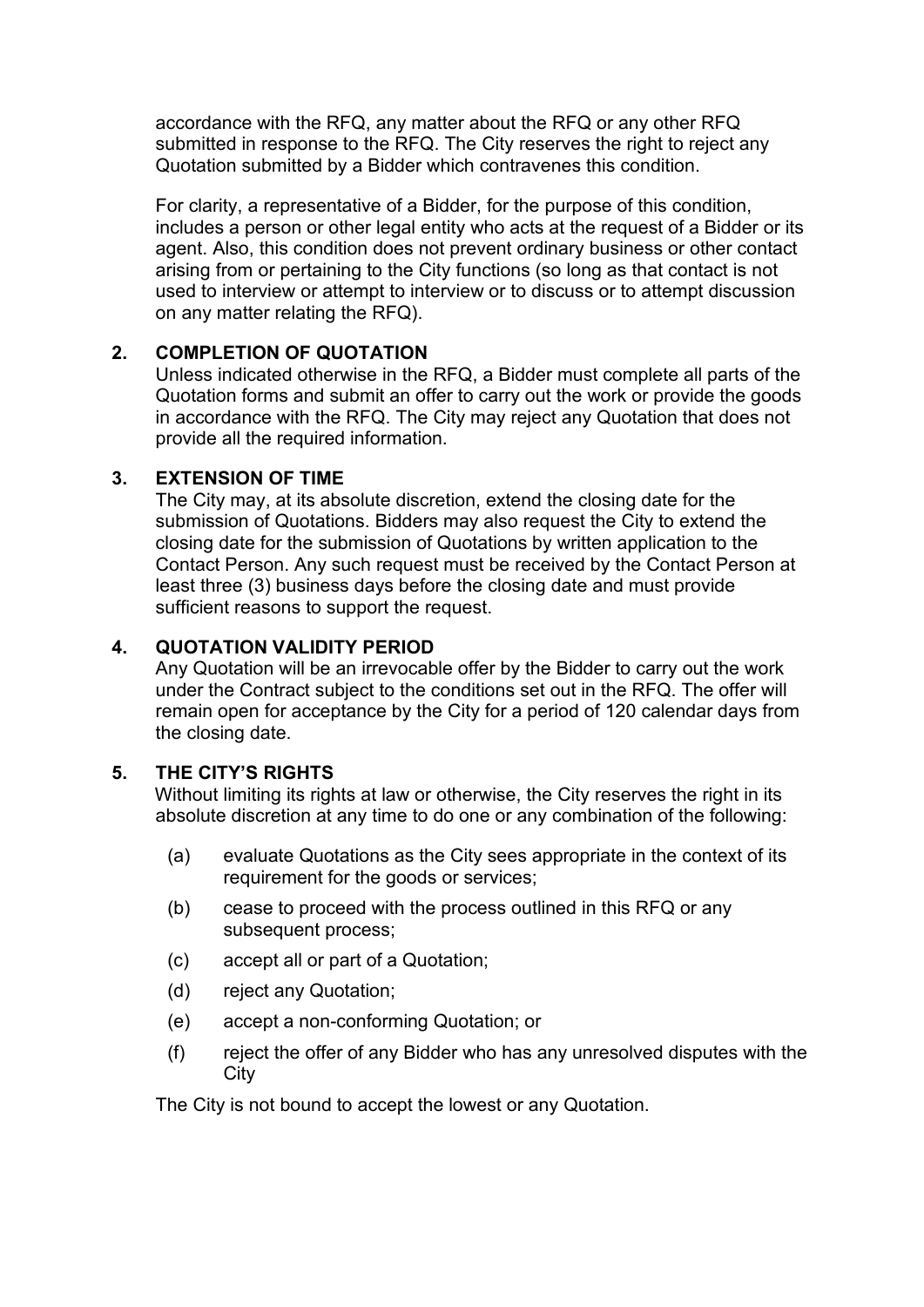## **6. ADDITIONAL INFORMATION**

Without in any way limiting the Local Government (General) Regulation, the City may require further information from Bidders for the purposes of clarification or explanation of their Quotation. This includes holding interviews with some or all Bidders, including any personnel nominated by the Bidder in the Quotation or expression of interest.

If the Bidder is a trustee acting on behalf of a trust, the City may request the Bidder to provide to the City a copy of the trust deed together with any amending or supplementary documents constituting the trust. The Bidder must submit that information to the Contact Person within 5 working days of being requested. Failure to comply with any such request may render the Quotation nonconforming.

# **7. ACCEPTANCE OF A QUOTATION & CONTRACT**

If the City accepts a Quotation it will issue a notification to the preferred Bidder. This notification does not create a contract with the Bidder. The City and preferred Bidder are legally bound only when a Purchase Order ("PO") is issued by the City. Lodgement of a Quotation will itself be an acknowledgement and representation by the Bidder that it agrees to comply with the PO in its entirety. No amendments to PO conditions will be accepted.

## **8. CONFLICT OF INTEREST**

In this clause "conflict of interest" means an actual or potential financial or nonfinancial conflict of interest (see the City's [Code of Conduct](https://www.cityofsydney.nsw.gov.au/policies/code-of-conduct) under Governance for further explanation of these terms). Bidders must disclose any conflict of interest in undertaking the requirements of the specifications and contract. Where a Bidder has a conflict of interest, the Bidder must provide the City in writing with detailed information about the nature and scope of the conflict of interest and include details of any arrangements proposed to resolve or manage the conflict of interest should the Bidder be awarded the contract. Based on the information provided by the Bidder, the City will make the final decision regarding the Bidder's conflict of interest. If a conflict of interest is not disclosed by a Bidder and the City then becomes aware of the conflict, Bidders may be excluded from this RFQ and/or any future process by which the City is seeking the provision of goods or services.

[Additional Information](https://www.cityofsydney.nsw.gov.au/business-permits-approvals-tenders/submit-tender) relating to the City's requirements of Bidders regarding how to submit a Quotation, frequently asked questions and ethical business conduct can be found on the website.

#### **9. NO BUSINESS IN ABUSE**

Bidders are advised that the City has resolved to adopt the "No Business in Abuse" pledge and is currently reviewing the implementation of the pledge in the context of its procurement policies. If and to the extent this review results in a change to the City's existing procurement practice and such change affects this procurement process an addendum will be issued to all Bidders. For the information of Bidders, the pledge provides that all companies should:

a) have zero tolerance for child abuse;